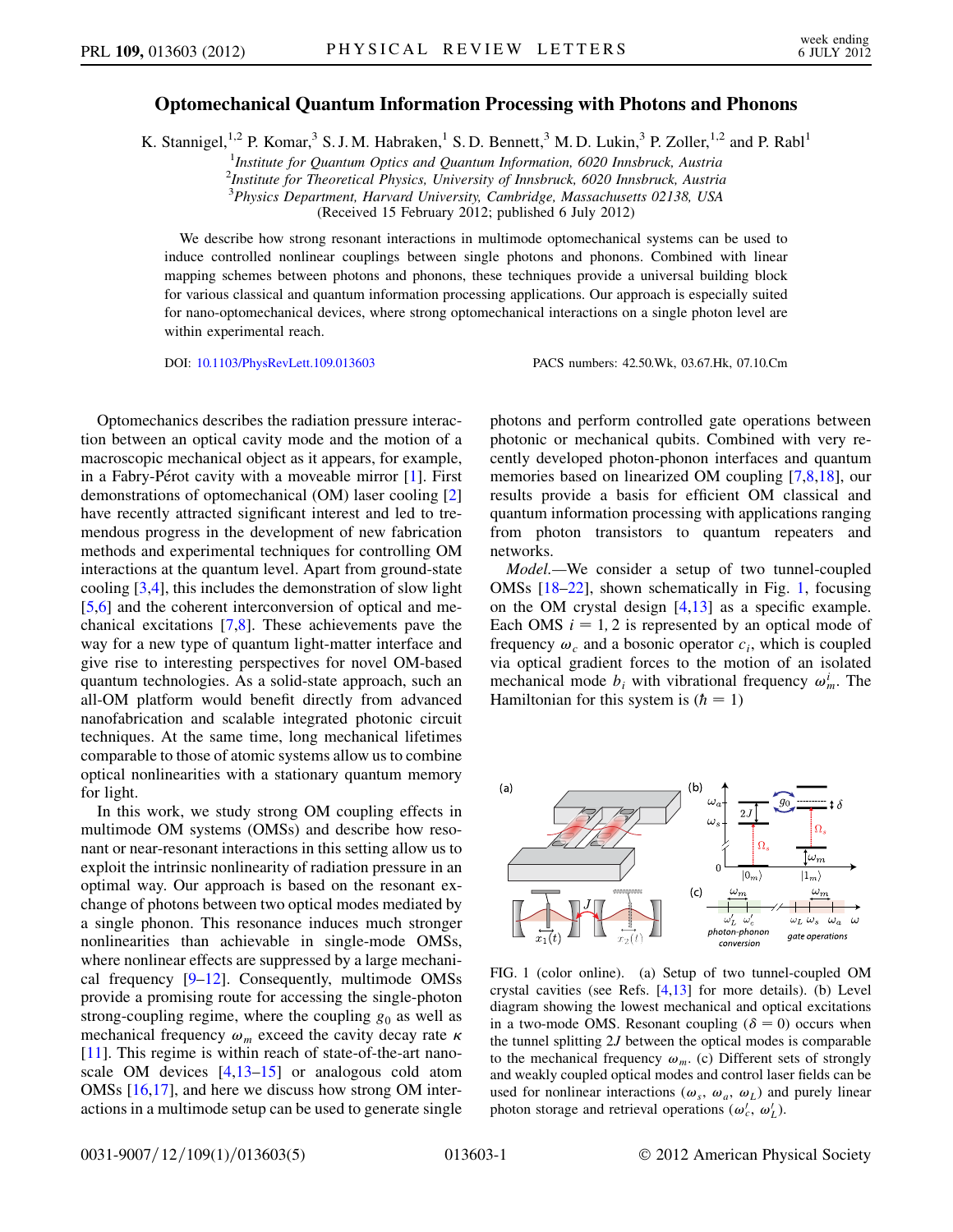<span id="page-1-0"></span>
$$
H = \sum_{i=1,2} \omega_m^i b_i^{\dagger} b_i + \omega_c c_i^{\dagger} c_i + g_0 c_i^{\dagger} c_i (b_i + b_i^{\dagger})
$$
  
-  $J(c_1^{\dagger} c_2 + c_1 c_2^{\dagger}) + \sum_{i=1,2} \Omega_i (c_i e^{i\omega_L t} + \text{H.c.}),$  (1)

where  $J$  is the tunneling amplitude between the optical modes and  $g_0$  denotes a single-photon OM coupling;  $\Omega_i$ are the local amplitudes of external control laser fields of frequency  $\omega_L$ . We also consider an additional set of cavity modes and driving fields with frequencies  $\omega'_c$  and  $\omega'_L$ , respectively. As indicated in Fig.  $1(c)$ , we assume these modes to be separated in frequency and used for cooling the mechanical modes [[23,](#page-4-11)[24](#page-4-12)] and linear photon storage and retrieval operations [[7](#page-4-0),[8,](#page-4-1)[25](#page-4-13),[26](#page-4-14)] only.

<span id="page-1-3"></span>Apart from the coherent dynamics described by Eq. ([1\)](#page-1-0), we include dissipation through cavity decay and mechanical damping and model the evolution of the system density operator  $\rho$  with a master equation (ME)

$$
\dot{\rho} = -i[H, \rho] + \sum_{i} \kappa \mathcal{D}[c_i] \rho + \mathcal{L}_{\gamma} \rho, \qquad (2)
$$

where  $\mathcal{D}[c]\rho = 2c\rho c^{\dagger} - \{c^{\dagger}c, \rho\}_+$ , and  $\mathcal{L}_{\gamma} = \sum_{i} \frac{\gamma}{2}$ <br>(*M* + 1)  $\mathcal{D}[b, l] + \gamma M$   $\mathcal{D}[b, l]$  Here *w* is the ortical 6 where  $D[c]\rho = 2c\rho c^3 - (c^3 c, \rho_f)$ , and  $L_\gamma = \sum_i \frac{1}{2} \times (N_{\text{th}} + 1)D[b_i] + \frac{\gamma}{2}N_{\text{th}}D[b_i^{\dagger}]$ . Here,  $\kappa$  is the optical field decay rate  $\gamma = \omega$ . (O the mechanical damning rate for a  $\frac{d}{dt}$  is  $\frac{d}{dt}$  in  $\frac{d}{dt}$  in the mechanical damping rate for a discussion  $\phi = \omega_m / Q$  the mechanical damping rate for a quality factor  $Q$  and  $N_t = (\rho^{h\omega_m / k_B T} - 1)^{-1}$  the mechanical quality factor Q, and  $N_{\text{th}} = (e^{\hbar \omega_m/k_B T} - 1)^{-1}$  the mechani-<br>cal equilibrium occupation number for temperature T cal equilibrium occupation number for temperature T. Below, we identify  $\Gamma_m = \frac{\gamma}{2} (3N_{\text{th}} + \frac{1}{2})$  as the characteristic<br>decoherence rate for mechanical qubit states [27] decoherence rate for mechanical qubit states [[27](#page-4-15)].

Resonant strong-coupling optomechanics.—We focus on the strong coupling regime  $\omega_m$ ,  $g_0 \gg \kappa$ ,  $\Gamma_m$ , and our main goal is to show how the multimode OMS described main goal is to show how the multimode OMS described by Eq. ([1\)](#page-1-0) can be used to implement controlled interactions between qubits encoded in photonic or phononic degrees of freedom. To illustrate this, we first consider a single mechanical resonator,  $b \equiv b_1$ ,  $\omega_m \equiv \omega_m^1$ . We introduce<br>symmetric and antisymmetric optical modes symmetric and antisymmetric optical modes  $c_{s,a} = (c_1 \pm c_2)/\sqrt{2}$  with eigenfrequencies  $\omega_{s,a}$  split by<br>21 Further we assume that  $\omega \approx 2I \gg g_s \times |\delta|$ 2*J*. Further, we assume that  $\omega_m \sim 2J \gg g_0$ ,  $\kappa$ ,  $|\delta|$ , where  $\delta = 2I - \omega$ , [see Fig. 1(b)]. This condition can where  $\delta = 2J - \omega_m$  [see Fig. [1\(b\)\]](#page-0-1). This condition can<br>be achieved in nanoscale OMSs, where  $\omega \sim GHz$ be achieved in nanoscale OMSs, where  $\omega_m \sim \text{GHz}$ [\[4,](#page-3-3)[13–](#page-4-5)[15](#page-4-6)] and a matching tunnel splitting can be designed by appropriately adjusting the spacing between the cavities [\[13](#page-4-5)[,19\]](#page-4-16). In this regime, we can make a rotating wave approximation with respect to the large frequency scale  $\omega_m \sim 2J$ , and after changing into a frame rotating with  $\omega_L$ , we obtain [[19](#page-4-16)]

<span id="page-1-1"></span>
$$
H = -\Delta_s c_s^{\dagger} c_s - \Delta_a c_a^{\dagger} c_a + \omega_m b^{\dagger} b
$$
  
+ 
$$
\frac{g_0}{2} (c_a c_s^{\dagger} b^{\dagger} + c_a^{\dagger} c_s b) + H_{\Omega}(t).
$$
 (3)

Here,  $\Delta_{s,a} = \omega_L - \omega_{s,a}$  is the detuning of the driving field from the  $c_{s,a}$  mode, and  $H_{\Omega}(t) = \sum_{\eta = s,a} (\Omega_{\eta}(t) c_{\eta} + \text{H.c.})$ accounts for the external driving fields with slowly varying amplitudes  $\Omega_{s,a}(t) = (\Omega_1(t) \pm \Omega_2(t))/\sqrt{2}$ .

The two-mode OM coupling in Eq. [\(3\)](#page-1-1) describes photon transitions between the energetically higher mode  $c_a$  and the lower mode  $c_s$ , while simultaneously absorbing or emitting a phonon. For  $(\Delta_s - \Delta_a - \omega_m) = \delta = 0$ , this leads to a resonant interaction between states  $|n_a, n_s, n_m\rangle$ and  $|n_a - 1, n_s + 1, n_m + 1\rangle$ , where  $n_a$ ,  $n_s$ , and  $n_m$  label the occupation numbers of the two optical modes and the mechanical mode, respectively. In analogy to atomic cavity quantum electrodynamics (QED) [[28](#page-4-17)], the nonlinear scaling of the corresponding transition amplitudes  $\frac{g_0}{2} \sqrt{n_a(n_s+1)(n_m+1)}$  results in an anharmonic level dia-<br>oram as shown in Fig. 2(a) If a exceeds the cavity gram, as shown in Fig.  $2(a)$ . If  $g_0$  exceeds the cavity linewidth  $\kappa$ , one and two photon transitions can be spectrally resolved, indicating the onset of strong single-photon nonlinearities.

An *OM* single-photon source.—As a potential first application of the nonlinear OM interaction, we discuss the use of the OMS as a single-photon source, characterized by a vanishing equal-time two-photon correlation function  $g^{(2)}(0)$ . In Fig. [2\(b\),](#page-1-2) we plot the excitation spectrum<br> $\langle c^{\dagger} c \rangle$  and  $g^{(2)}(0) = \langle c^{\dagger} c^{\dagger} c, c \rangle / \langle c^{\dagger} c \rangle^2$  for the case  $\langle c_a^{\dagger} c_a \rangle$  and  $g^{(2)}(0) = \langle c_a^{\dagger} c_a^{\dagger} c_a c_a \rangle / \langle c_a^{\dagger} c_a^{\dagger} c_a \rangle^2$  for the case<br>where only the c mode is weakly driven. Around the where only the  $c_a$  mode is weakly driven. Around the single-photon resonances  $\Delta_a = \pm g_0/2$ , we observe strong antibunching  $g^{(2)}(0) < 1$  as a clear sign of nonclassical<br>photon statistics. To quantify this effect, we assume that photon statistics. To quantify this effect, we assume that  $\Gamma_m \ll \kappa$ , which allows us to treat the subspaces connected<br>to different  $\vert n \vert$  senarately. For weak driving fields  $\Omega \ll$ to different  $|n_m\rangle$  separately. For weak driving fields  $\Omega_a \ll$  $\kappa$ , the system dynamics can then be restricted to the six states  $|0_a, 0_s, n_m\rangle$ ,  $|1_a, 0_s, n_m\rangle$ ,  $|0_a, 1_s, n_m + 1\rangle$ ,  $|2_a, 0_s, n_m\rangle$ ,  $|1_a, 1_s, n_m + 1\rangle$ , and  $|0_a, 2_s, n_m + 2\rangle$ , and we calculate the relevant occupation probabilities  $p_{1,0,n_m}$  and  $p_{2,0,n_m}$  to leading order in  $\Omega_a$  [[29](#page-4-18)]. We obtain

$$
p_{1,0,n} = \left| \frac{4\Omega_a d}{X_n} \right|^2, \quad p_{2,0,n} = 8 \left| \frac{\Omega_a^2 (8d^2 - g_0^2)}{(X_n (2X_n - g_0^2))} \right|^2, \tag{4}
$$



<span id="page-1-2"></span>FIG. 2 (color online). (a) Energy level diagram of a resonantly coupled OMS,  $\delta = 2J - \omega_m = 0$ , and for a single mechanical<br>mode in the ground state (b) Excitation spectrum and  $g^{(2)}(0)$  for mode in the ground state. (b) Excitation spectrum and  $g^{(2)}(0)$  for a weak coherent field exciting the c, mode, where  $g_{\alpha}/\kappa = 8$  and a weak coherent field exciting the  $c_a$  mode, where  $g_0/\kappa = 8$  and  $n_0 = \Omega_a^2 / \kappa^2$ . (c) Minimal value of  $g^{(2)}(0)$  as a function of the OM coupling strength  $g_0$  and for different values of N. OM coupling strength  $g_0$  and for different values of  $N_{th}$ . The analytical results (solid lines) given in the text are in good agreement with the exact numerics (circles). The dashed line shows the asymptotic scaling  $\sim 8\kappa^2/g_0^2$  at zero temperature.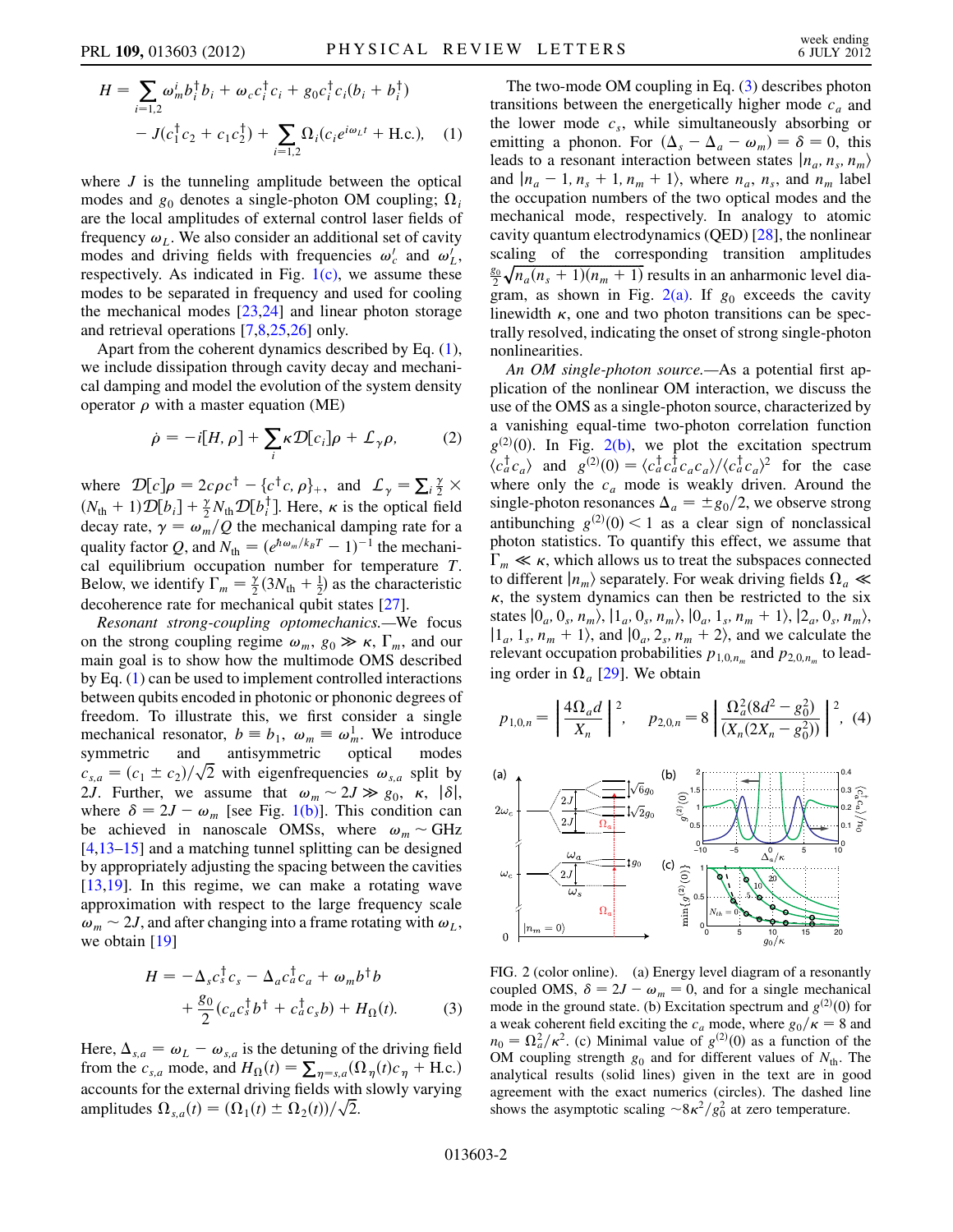where  $d = \Delta_a - i\kappa$  and  $X_n = d^2 - g_0^2(n + 1)$ . By taking<br>the appropriate thermal averages  $\langle n \rangle = \sum \zeta n_{\text{max}}$ the appropriate thermal averages  $\langle n_a \rangle = \sum_n \zeta_n p_{1,0,n}$ <br>and  $a^{(2)}(0) = 2 \sum \zeta_n p_{1,0,n}$  where  $\zeta_n = (1$ and  $g^{(2)}(0) = 2\sum_{n} \zeta_n p_{2,0,n}/\langle n_a \rangle^2$ , where  $\zeta_n = (1 - e^{-\beta \hbar \omega_m}e^{-\beta \hbar \omega_m n} \text{ and } \beta^{-1} = k_T T$  the two-photon correla $e^{-\beta \hbar \omega_m}$ ) $e^{-\beta \hbar \omega_m n}$  and  $\beta^{-1} = k_B T$ , the two-photon correlation function can be evaluated for arbitrary temperatures T.

In Fig. [2\(c\)](#page-1-2) we plot the minimal value of  $g^{(2)}(0)$  as a action of the coupling strength  $g_0$  and for different  $N_0$ . function of the coupling strength  $g_0$  and for different  $N_{\text{th}}$ . As the OM coupling increases, we find that for  $T = 0$ the minimum of the correlation functions scales as  $\min_{\Delta_a} \{g^{(2)}(0)\} \simeq 8\kappa^2/g_0^2$ . This demonstrates an improved<br>scaling over off-resonant photon blockade effects in singlescaling over off-resonant photon blockade effects in singlemode OMSs, where for a large  $\omega_m$  only a small reduction  $g^{(2)}(0) \approx 1 - g_0^2/(\kappa \omega_m)$  can be obtained [\[11\]](#page-4-4). Since the nositions of single- and two-photon resonances depend positions of single- and two-photon resonances depend explicitly on the mechanical state  $|n_m\rangle$ , a finite temperature degrades the quality of the single-photon source. Nevertheless, with increasing coupling strength, the antibunching effect becomes surprisingly robust, and when combined with cooling cycles to achieve  $\langle n_m \rangle \sim 1$  [[4\]](#page-3-3), allows the operation of OM single-photon sources even at environmental temperatures of a few Kelvin.

Single-phonon single-photon transistor.—Given the ability to generate single photons, Fig. [3](#page-2-0) illustrates a basic scheme for using the same resonant OMS to implement a two-qubit gate [[30](#page-4-19)]. First, we assume that the state of a control photon is mapped onto a mechanical superposition state  $\alpha|0_m\rangle + \beta|1_m\rangle$ . This can be achieved with conventional cooling, followed by photon-phonon conversion techniques using linearized OM interactions with an auxiliary mode  $\omega_c$  [see Fig. [1\(c\)\]](#page-0-1). Next, a single target photon of central frequency  $\sim \omega_s$  is sent through the interferometric setup as described in Fig. [3.](#page-2-0) If the mechanical mode is in the state  $|0_m\rangle$ , the incoming photon couples to a single resonant state  $|0_a, 1_s, 0_m\rangle$  [see Fig. [1\(b\)\]](#page-0-1), such that it enters the cavity and picks up a phase before being reflected. Instead, if the mechanical resonator is in the state  $|1_m\rangle$ , the resonant coupling between  $|0_a, 1_s, 1_m\rangle$  and  $|1_a, 0_s, 0_m\rangle$  splits the cavity resonance, and for  $g_0 > \kappa$ , the photon is reflected without a phase

<span id="page-2-0"></span>

FIG. 3 (color online). A single-phonon single-photon transistor. (a) An incoming photon in port (A) passes through the interferometric setup and leaves through port (A) or (B), depending on the phase shift  $\Delta \phi$  acquired upon reflection from the twomode OMS. (b), (c) For a mechanical system in state  $|0_m\rangle$ , the OMS exhibits a single resonance at  $\omega_s$  ( $\Delta \phi = \pi$ ), while for state  $|1_m\rangle$ , the resonance splits by  $g_0 \gg \kappa$  and the photon does not enter the cavity ( $\Delta \phi = 0$ ).

<span id="page-2-1"></span>shift. Under ideal conditions, the final result is an entangled state

$$
|\psi\rangle = \alpha|0_m, 1_A, 0_B\rangle + \beta|1_m, 0_A, 1_B\rangle, \tag{5}
$$

where  $A$  and  $B$  are the two ports of the interferometer. This state can be converted back into an entangled state between the initial control and target photon.

<span id="page-2-2"></span>Assuming that the storage and retrieval of the control photon can be achieved with high fidelity, the error for producing the entangled state [\(5](#page-2-1)) with  $\alpha = \beta = 1/\sqrt{2}$  is approximately given by approximately given by

$$
\epsilon \approx \frac{4\kappa^2}{g_0^2} + \frac{1}{(\tau_p \kappa)^2} + \tau_p \Gamma_m, \tag{6}
$$

where  $\tau_p$  is the duration of the single-photon pulse. The individual contributions in Eq. ([6\)](#page-2-2) arise from an imperfect photon reflection, the finite spectral width of the photon pulse, and mechanical decoherence. A minimal error is achieved for  $\tau_p^{-1} \approx \sqrt[3]{\kappa^2 \Gamma_m}$ , where we obtain  $\epsilon \approx$ max $\{4\kappa^2/g_0^2, \sqrt[3]{\Gamma_m^2/\kappa^2}\}$ . Assuming an OM crystal device with  $\omega_m/(2\pi) = 4$  GHz and  $Q = 10^5$  as discussed in Ref. [\[4](#page-3-3)], but with an improved OM coupling  $g_0/(2\pi)$  = 50 MHz and a lower decay rate  $\kappa/(2\pi) = 5$  MHz, we obtain gate errors  $\epsilon \approx 0.1$  for environmental temperatures around  $T \approx 100$  mK.

Phonon-phonon interactions.—Finally, we consider the possibility of performing a controlled gate operation between two qubits stored in long-lived mechanical modes. Our approach is depicted in Fig.  $4(a)$ , and combines the long coherence times of an OM quantum memory [\[7,](#page-4-0)[8](#page-4-1)[,25,](#page-4-13)[26\]](#page-4-14) with the practical utility of exploiting interactions between stationary phononic qubits. We focus on the limit  $\Gamma_m \ll \kappa$ , and assume that optical (e.g., path encoded)<br>qubits are first manned onto long-lived states  $|0\rangle$  and  $|1\rangle$ qubits are first mapped onto long-lived states  $|0_m\rangle$  and  $|1_m\rangle$ of two or more mechanical modes. We then employ the

<span id="page-2-4"></span>

<span id="page-2-3"></span>FIG. 4 (color online). (a) OM quantum memory, where ''pathencoded'' photonic qubits are stored in long-lived mechanical states using tunable linearized OM interactions  $\sim \Omega_i^i(t)$ .<br>Deterministic gate operation between stationary qubits are im-Deterministic gate operation between stationary qubits are implemented by a controlled phonon-phonon interaction  $\sim \Omega_{\rm s}(t)$  as described in the text. (b) The total error  $\epsilon_{g}$  for implementing a controlled phase gate between two phononic qubits is minimized with respect to  $\Delta_s$  and plotted as a function of  $\kappa$  and  $\Gamma_m$  (see text). The parameters for this plot are  $g_0/(2\pi) = 50$  MHz,  $\gamma/(2\pi) = 4$  kHz,  $\alpha = 1$ , and  $g_0/\delta = 1/3$ .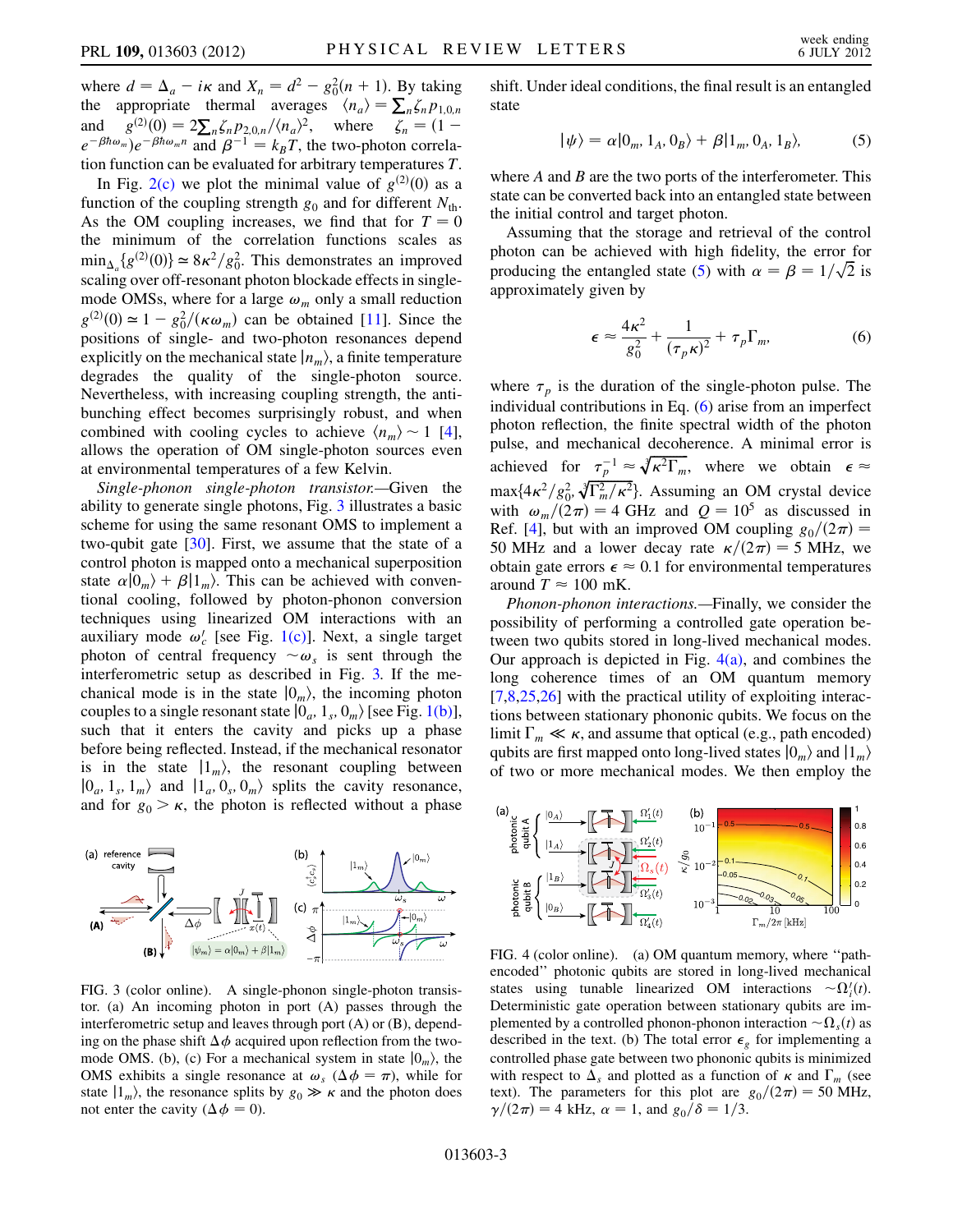OM coupling to generate nonlinear interactions between the phonons only.

We consider nonlinear interactions between two mechanical modes  $b_1$  and  $b_2$  described by Eq. ([1\)](#page-1-0), detuned from resonance such that  $g_0 < |(2J - \omega_m^i)|$  and direct transitions between photons and phonons are suppressed transitions between photons and phonons are suppressed. To obtain effective phonon-phonon interactions, we first diagonalize H to second order in  $\xi_i = g_0/(2J - \omega_m^i)$ magonanze *H* to second order in  $\xi_i = g_0/(2J - \omega_m)$ <br>with the transformation  $H \to e^{iS}He^{-iS}$ , where  $S = \frac{i}{2} \times$ <br>(c)  $\xi_i$  is  $\xi_j$  if  $\xi_j$  if  $\zeta_j$  is viable  $H = H + H + H$  $(c_s^{\dagger} c_a(\xi_1 b_1^{\dagger} - \xi_2 b_2^{\dagger}) - \text{H.c.})$ . This yields  $H = H_0 + \overline{H_g} +$ <br> $H_0(t)$  where  $H_0 = -\Lambda_0 \dot{\xi}_0 + \Lambda_0 \dot{\xi}_0 + \sum_{i=1}^{\infty} (i \xi_i b_i^{\dagger} b_i^{\dagger})$  $H_{\Omega}(t)$ , where  $H_0 = -\Delta_s c_s^{\dagger} c_s - \Delta_a c_a^{\dagger} c_a + \sum_i \omega_m^i b_i^{\dagger} b_i$ ,  $H_g = \frac{g_0}{4} [(c_s^{\dagger} c_s + 1)c_a^{\dagger} c_a(\xi_1 + \xi_2) + (c_a^{\dagger} c_a - c_s^{\dagger} c_s) \mathcal{N}_b],$ (7)

<span id="page-3-6"></span>and we have neglected small corrections to the driving Hamiltonian  $H_{\Omega}(t)$ . The phonon operator in Eq. [\(7\)](#page-3-6) is given by  $\mathcal{N}_b = \xi_1 b_1^{\dagger} b_1 + \xi_2 b_2^{\dagger} b_2 - (\xi_1 + \xi_2)(b_1^{\dagger} b_2 + b_2^{\dagger} b_2)$  $b_2^{\dagger}b_1^{\dagger}/2$ . For simplicity, we focus on symmetric detun-<br>ing.  $c_1^{1,2} = 2I \pm 8$ , where  $2C_1 = 89 (b_1^{\dagger}b_1 - b_1^{\dagger}b_1)$ . The ing,  $\omega_m^{1,2} = 2J \pm \delta$ , where  $\mathcal{N}_b = \frac{g_0}{\delta} (b_1^{\dagger} b_1 - b_2^{\dagger} b_2)$ . The transformation also modifies the dissipative terms in Eq. [\(2](#page-1-3)); most importantly, we find an optically induced decay channel for the mechanical modes,  $\mathcal{L}_{\gamma} \rightarrow$  $\mathcal{L}_{\gamma} + \kappa g_0^2/(4\delta^2) \mathcal{D}[c_s(b_1 + b_2)].$ <br>We assume that only the como

We assume that only the  $c_s$  mode is weakly driven by a slowly varying control field  $\Omega_s(t)$ . In this case, the  $c_a$  mode remains unpopulated and we neglect it. Next, we shift the driven mode,  $c_s \rightarrow \alpha + c_s$ , by the classical amplitude  $\alpha$ , yielding an effective ME for  $c_s$ ,  $b_1$  and  $b_2$ . Finally, we adiabatically eliminate the  $c_s$  mode, valid in the limit  $|\alpha| \sim \mathcal{O}(1)$  and  $(g_0^2|\alpha|/4\delta) \ll |\mathring{\Delta}_s + i\kappa|$ , to obtain an effective master equation for the mechanical modes (see fective master equation for the mechanical modes (see Supplemental Material [[31](#page-4-20)]),

<span id="page-3-7"></span>
$$
\dot{\rho}_m = -i[H_m + \Lambda(b_1^{\dagger}b_1 - b_2^{\dagger}b_2)^2, \rho_m] + \mathcal{L}_{\gamma}\rho_m + \Gamma_{\phi}\mathcal{D}[(b_1^{\dagger}b_1 - b_2^{\dagger}b_2)]\rho_m + \frac{\gamma'}{2}\sum_i \mathcal{D}[b_i]\rho_m.
$$
 (8)

Here,  $\gamma' = \kappa |\alpha|^2 g_0^2/(2\delta^2)$ , and the phonon-phonon inter-<br>action and the phonon dephasing rate are given by action and the phonon dephasing rate are given by

$$
\Lambda = \frac{g_0^4 |\alpha|^2 \Delta_s}{16\delta^2 (\Delta_s^2 + \kappa^2)}, \qquad \Gamma_\phi = \frac{g_0^4 |\alpha|^2 \kappa}{16\delta^2 (\Delta_s^2 + \kappa^2)}.
$$
 (9)

The effective Hamiltonian in Eq. ([8](#page-3-7)) describes a phonon nonlinearity with tunable strength  $\Lambda(t) \sim |\alpha(t)|^2$ . The relevant cross coupling is given by

$$
H_{\text{int}} \simeq 2\Lambda b_1^{\dagger} b_1 b_2^{\dagger} b_2, \tag{10}
$$

and when acting for a time  $t_g = \pi/(2\Lambda)$ , this Hamiltonian implements a controlled-phase gate between two qubits encoded in states  $|0_m\rangle$  and  $|1_m\rangle$ . During this time, phonons experience intrinsic and optically induced decoherence, as seen in Eq.  $(8)$ . In Fig. [4](#page-2-4), we plot the resulting gate error  $\epsilon_g = 1 - \langle \psi_0 | \rho_m(t_g) | \psi_0 \rangle$  for an initial state

 $|\psi_0\rangle = \frac{1}{2}(|0_m\rangle + |1_m\rangle)^{\otimes 2}$  optimized with respect to  $\Delta_s$ .<br>Using the total decoherence rate of this state  $\Gamma_s$ . Using the total decoherence rate of this state,  $\Gamma_{\text{decoh}} = 2\Gamma + \Gamma + \frac{2\pi}{3}$  we find that  $\epsilon \propto \Gamma_{\text{det}}/4$  is mini- $2\Gamma_m + \Gamma_{\phi} + \gamma'/2$ , we find that  $\epsilon_g \propto \Gamma_{\text{decoh}}/\Lambda$  is mini-<br>mized for  $|\Lambda| \propto g_0/2$  where  $\epsilon_g \propto A(\kappa/a)$ . While this mized for  $|\Delta_s| \approx g_0/2$  where  $\epsilon_g \propto 4(\kappa/g_0)$ . While this scaling with  $g_0$  is weaker than for a gate based on photon reflection [see Eq.  $(6)$  $(6)$  $(6)$ ], the ability to perform a gate between stationary qubits represents an important advantage of this approach.

Conclusions.—We have described single-photon and single-phonon nonlinear effects in strongly coupled multimode OMSs. We have shown how induced nonlinearities on or near resonance can be used for controlled quantum gate operations between flying optical or stationary phononic qubits. Our results provide a realistic route toward the quantum nonlinear regime of OMSs and a framework for future OM information processing applications.

The authors thank D. Chang, O. Painter, and M. Aspelmeyer for valuable discussions. This work was supported by NSF, CUA, DARPA, the Packard Foundation, the EU project AQUTE, and the Austrian Science Fund (FWF) through SFB FOQUS and the START Grant Y 591-N16.

Note added.—During completion of this project, we became aware of a related work by M. Ludwig et al. [[32\]](#page-4-21).

- <span id="page-3-0"></span>[1] T.J. Kippenberg and K.J. Vahala, [Science](http://dx.doi.org/10.1126/science.1156032) 321, 1172 [\(2008\)](http://dx.doi.org/10.1126/science.1156032); F. Marquardt and S. M. Girvin, [Physics](http://dx.doi.org/10.1103/Physics.2.40) 2, 40 [\(2009\)](http://dx.doi.org/10.1103/Physics.2.40); M. Aspelmeyer and K. Schwab, [New J. Phys.](http://dx.doi.org/10.1088/1367-2630/10/9/095001) 10[, 095001 \(2008\)](http://dx.doi.org/10.1088/1367-2630/10/9/095001).
- <span id="page-3-1"></span>[2] C. Höhberger Metzger and K. Karrai, [Nature \(London\)](http://dx.doi.org/10.1038/nature03118) 432[, 1002 \(2004\)](http://dx.doi.org/10.1038/nature03118); S. Gigan, H.R. Böhm, M. Paternostro, F. Blaser, G. Langer, J. B. Hertzberg, K. C. Schwab, D. Bäuerle, M. Aspelmeyer, and A. Zeilinger, [Nature \(London\)](http://dx.doi.org/10.1038/nature05273) 444, 67 (2006); O. Arcizet, P.-F. Cohadon, T. Briant, M. Pinard, and A. Heidmann, [Nature \(London\)](http://dx.doi.org/10.1038/nature05244) 444, 71 (2006); D. Kleckner and D. Bouwmeester, [Nature \(London\)](http://dx.doi.org/10.1038/nature05231) 444, 75 (2006); T. Corbitt, C. Wipf, T. Bodiya, D. Ottaway, D. Sigg, N. Smith, S. Whitcomb, and N. Mavalvala, [Phys. Rev. Lett.](http://dx.doi.org/10.1103/PhysRevLett.99.160801) 99[, 160801 \(2007\);](http://dx.doi.org/10.1103/PhysRevLett.99.160801) J. D. Thompson, B. M. Zwickl, A. M. Jayich, F. Marquardt, S. M. Girvin, and J. G. E. Harris, [Nature \(London\)](http://dx.doi.org/10.1038/nature06715) 452, 72 (2008); A. Schliesser, R. Rivière, G. Anetsberger, O. Arcizet, and T. J. Kippenberg, [Nature](http://dx.doi.org/10.1038/nphys939) Phys. 4[, 415 \(2008\)](http://dx.doi.org/10.1038/nphys939); D. J. Wilson, C. A. Regal, S. B. Papp, and H. J. Kimble, Phys. Rev. Lett. 103[, 207204 \(2009\).](http://dx.doi.org/10.1103/PhysRevLett.103.207204)
- <span id="page-3-3"></span><span id="page-3-2"></span>[3] J. D. Teufel, D. Li, M. S. Allman, K. Cicak, A. J. Sirois, J. D. Whittaker, and R. W. Simmonds, [Nature \(London\)](http://dx.doi.org/10.1038/nature09898) 471[, 204 \(2011\).](http://dx.doi.org/10.1038/nature09898)
- <span id="page-3-4"></span>[4] J. Chan, T. P. Mayer Alegre, A. H. Safavi-Naeini, J. T. Hill, A. Krause, S. Gröblacher, M. Aspelmeyer, and O. Painter, [Nature \(London\)](http://dx.doi.org/10.1038/nature10461) 478, 89 (2011).
- <span id="page-3-5"></span>[5] S. Weis, R. Rivière, S. Deléglise, E. Gavartin, O. Arcizet, A. Schliesser, and T. J. Kippenberg, Science 330[, 1520 \(2010\).](http://dx.doi.org/10.1126/science.1195596)
- [6] A. H. Safavi-Naeini T. P. Mayer Alegre, J. Chan, M. Eichenfield, M. Winger, Q. Lin, J. T. Hill, D. E. Chang, and O. Painter, [Nature \(London\)](http://dx.doi.org/10.1038/nature09933) 472, 69 (2011).